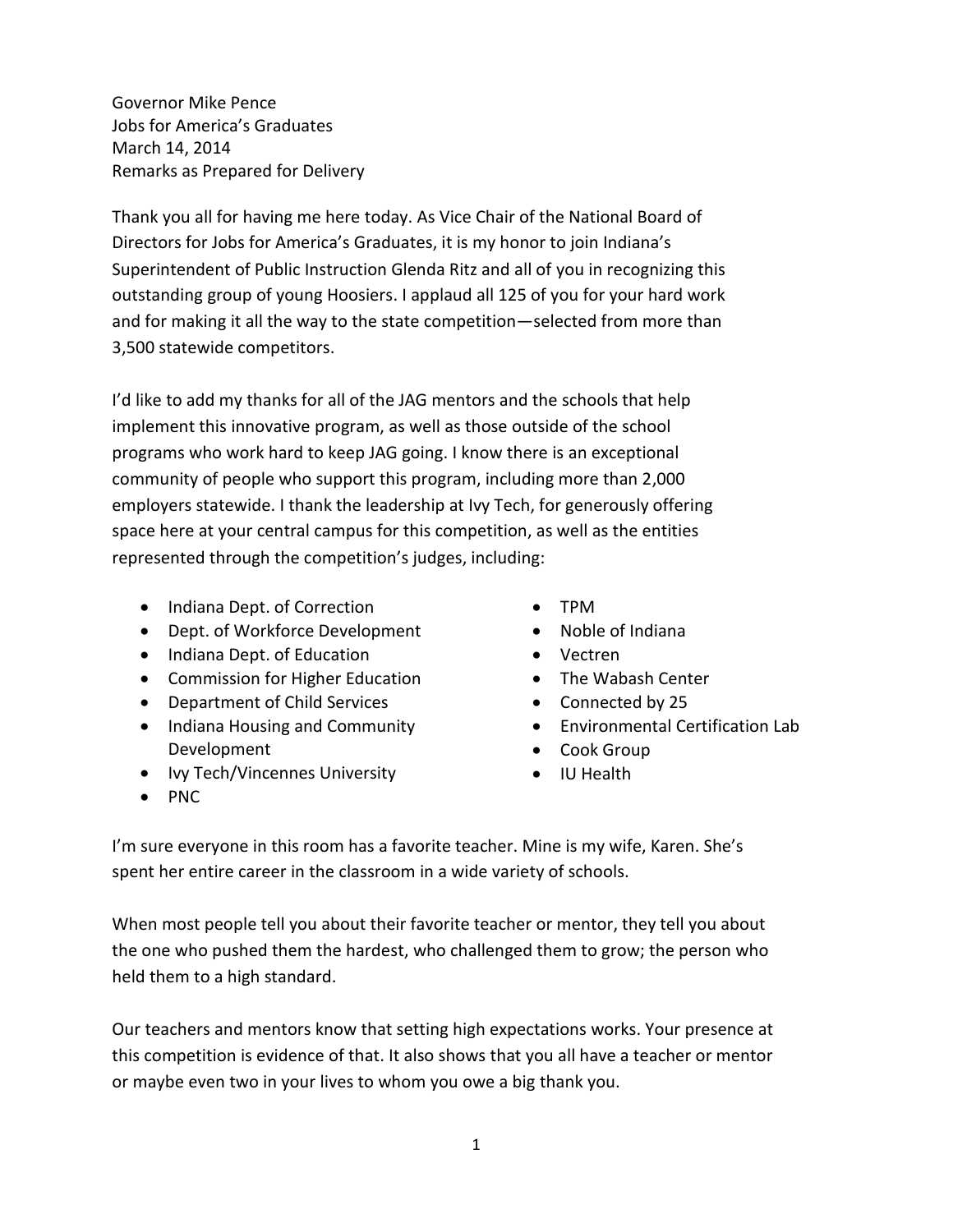The state of Indiana recognizes that each and every person who works with JAG is making a difference every day in the lives of the students you serve, and in our state. Thank you.

We believe in this program, and we believe in each and every student who is involved in it.

In my role as Vice Chair of the National Board of Directors for JAG, I work with fellow public servants to help the organization achieve its goals of increasing access for education, employment and the opportunity for higher education for our young people.

Our nation is experiencing the highest unemployment rate among teenagers and young adults in American history.

We cannot overstate the value of a good education and of the opportunity for careerbased learning in our classrooms. When we look at our workforce and ways to improve it, we must begin and end with education. From pre-K to high school and beyond, a young person's learning makes the difference between graduation and a constant game of catch-up throughout their lives.

JAG fully understands this importance and has one of the highest impacts of improving employment of any program assessed in the past 34 years by the Center for Labor Market Studies.

And here in Indiana, I can assure you that when it comes to career pathways and opportunities for education for young Hoosiers, our state's goals are aligned closely with those of JAG.

As many of you may know, the very first policy goal we announced when I interviewed for my current job was to reprioritize career, technical and vocational education in every high school in Indiana.

And we've already made strides to make that goal a reality.

In 2006, when Indiana implemented JAG, the program served 217 students at 12 inschool programs statewide. It continued to steadily grow and reach positive outcomes with 91 percent of young people graduating in the 2012-2013 school year. Moreover, they earned more than 2.3 million in scholarships—the highest of all JAG states nationwide.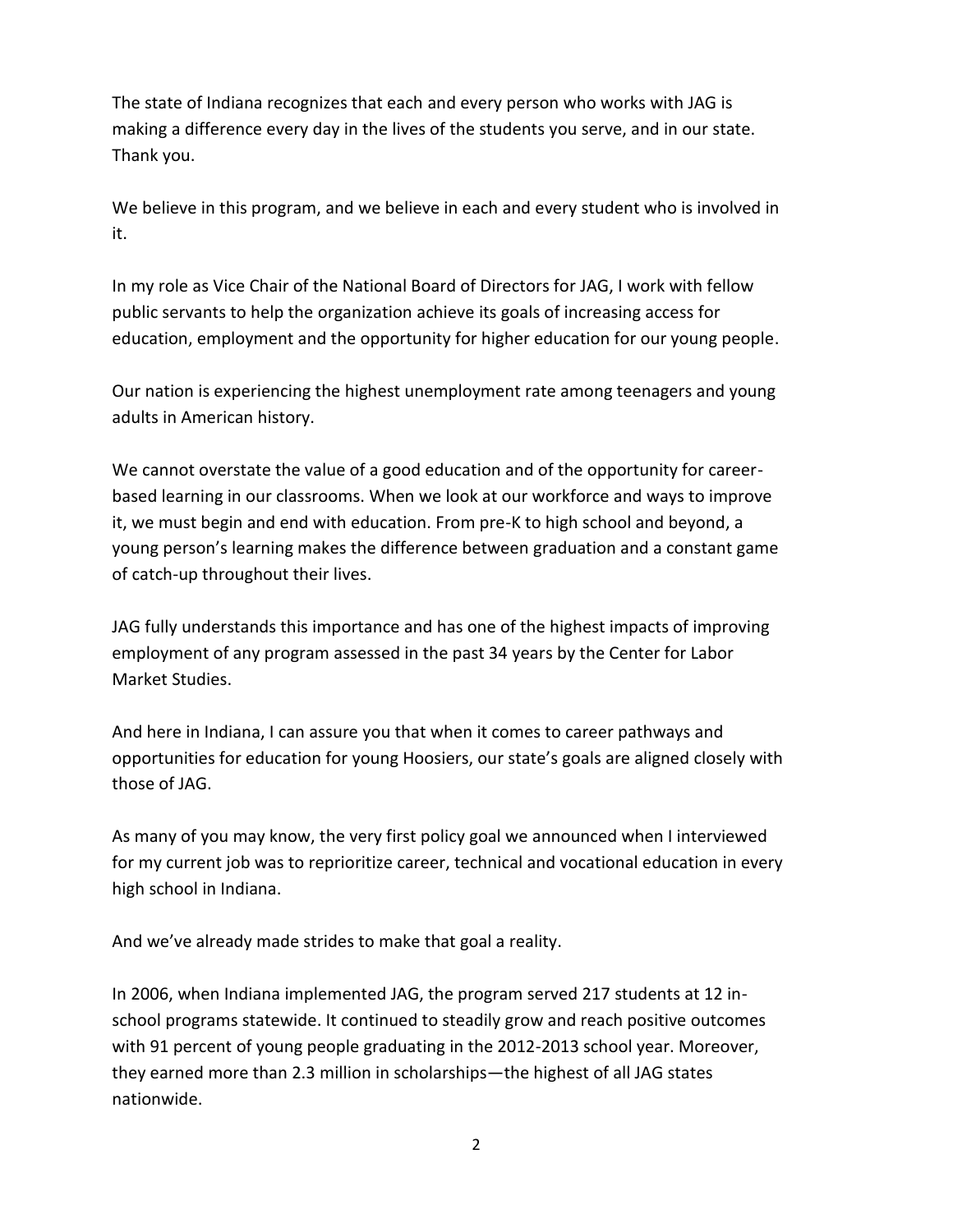The program was working, and we wanted to show our full support.

Until 2013, Indiana was the only JAG state among 34 that was funded entirely by federal Workforce Investment Act dollars. Last year, with the help of leadership in the Indiana General Assembly, we secured 6 million dollars in state funding allocated each year of the current biennium—the first time state funding has been directed to JAG. With this funding, the organization has the necessary capital to hire JAG specialists in the new schools districts, expand existing districts to full capacity, and expand local community coordinators—which are key to Indiana's successful program—who connect JAG students with employers and the WorkOne system.

As a result, the 2013-2014 JAG Indiana has expanded to 105 in-school programs and 12 out-of-school programs in 2014, having the potential to serve more than 5,000 youth. These efforts are certainly worthy of our applause today.

I want Indiana's schools to work for all of our kids, regardless of where they start in life or want to start in life. I want young Hoosiers to find their passion, set goals, and achieve them. And once they've received the education they need—whether it's learning new skills or earning a higher education—I want them to stay here in Indiana, start businesses, run businesses, raise families, and contribute to the economy and culture of Indiana.

My job as Governor is to help make Indiana such a great place for you to live, grow, work and thrive that you wouldn't think of going any place else.

So how do we do that?

We start by creating good jobs and by recognizing that education is critical to our success in job creation. Our state's education system – including programs like JAG – play a key role in Indiana's economic development, both because strong schools help companies attract talented employees and because they develop the quality employees of the future – smart, well-prepared young people just like you.

Getting results in our schools will pay off in new jobs, higher wages and great opportunities for you, our kids, and for all of us in the Hoosier state.